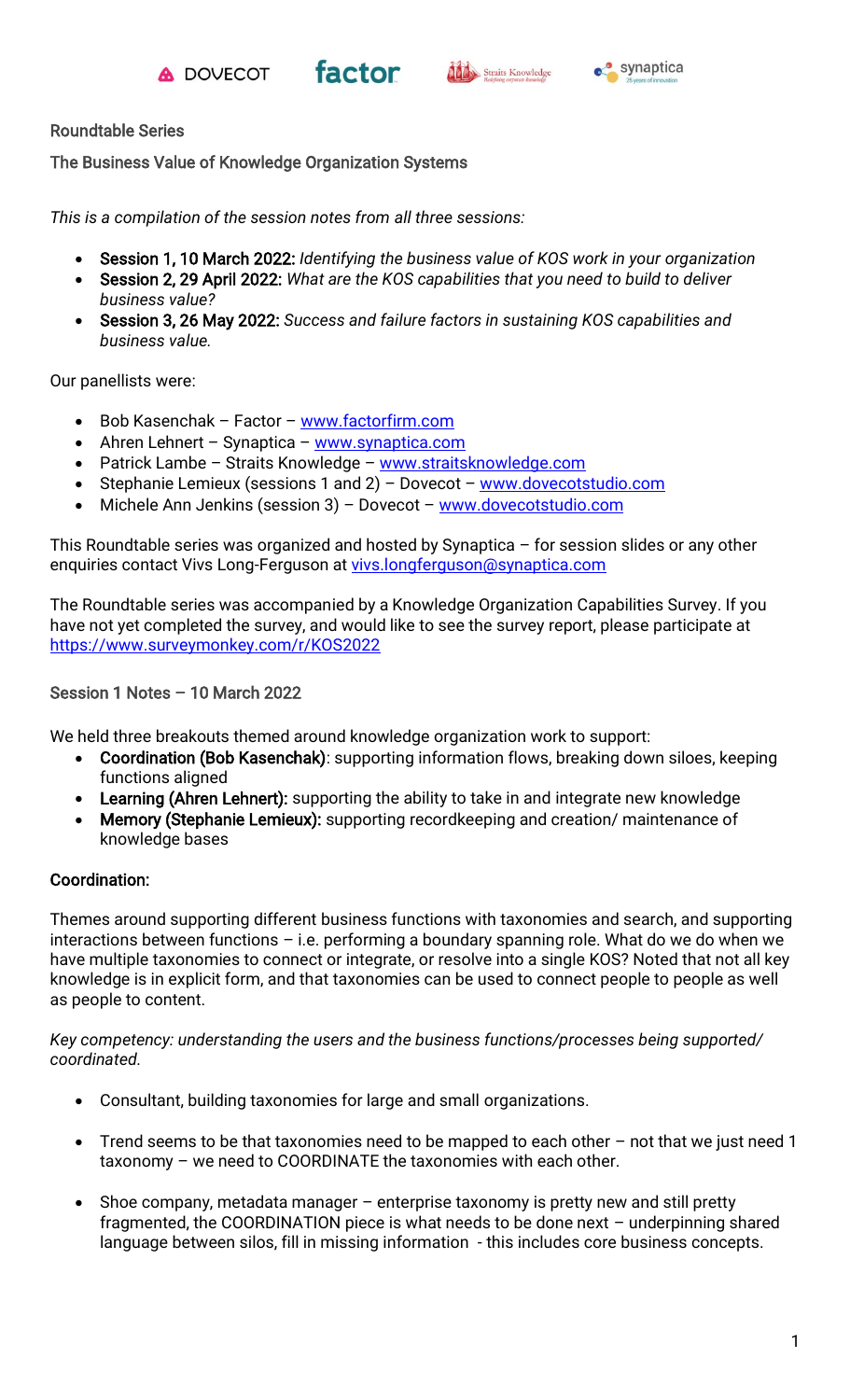- Connect engineers in office with KOS, don't have unified taxonomy, various locations, across continents, lots of naming conventions and language, back-office people need to be connected/coordinated with engineers.
- Terminology program manager, content operations, call for shared vocabularies is be-all-endall, driving consistency across applications and practices, to coordinate and enable analytics, business units, sales units, try to speak the same language and then gain meaningful insights. There is content taxonomy but it is primitive, trying to break silos, still in early stages.
- Programmer/application architect, joining to educate and provide context from developer side. We have our own challenges with KOS even though that's what we build. Information all over in different systems, we could use our own cooking.
- Knowledge manager at video game company, using KOS software. Organization has multiple different teams/technologies, need to coordinate. Lots of moving pieces need more coordination, difficult to know who is doing what (across teams), focus on shared vocabs and federated search. Findability, including finding internal expertise. Also communities of practice. "Not all knowledge can be captured" trying to enhance awareness, documentation.
- Software company accidental taxonomist (!), worked in sales department but got moved into content management and then taxonomy. Employees have insider knowledge – young company, many many silos. Each silo has a taxonomy (!), lots of digital transformation projects, silos need to communicate.

### Learning:

Themes around how to make the business case for KOS work, and how to get started in organizing content for findability and discovery. Requires an understanding of search technology, and how to design the user experience, and interfaces to support learning.

#### *Key competency: understanding the technology and UX design.*

Note: Key reference for keeping up with current trends in search are the Search Insights reports (free, annual e-book from The Search Network - <https://thesearchnetwork.com/>).

- Enterprise software company, focus is product management, getting learning into product tooling and support. Wants to model learning questions, connect learning to actions in systems, figure out what to capture in the systems.
- Graduate studies in the healthcare sector major focus is on learning during the pandemic.
- Information resources management, working with libraries and helping them build the business case for KM.
- Project manager working to improve search for access to healthcare resources.
- A taxonomist working on enhancing search with a research focused taxonomy. Tacit knowledge should be covered in the taxonomy as well as explicit knowledge.
- A consultant and trainer working in KM and innovation management.
- Consultant in enterprise content management and search supporting knowledge driven work, in finding and connecting internal information. Capabilities of search and learning are growing. Crowdsourcing is one aspect.
- Enterprise knowledge management in biotech sector, a growing company which has been traditionally more interested in the memory side of KM, but needs to make the case for establishing and supporting learning priorities.
- Research role at advertising agency, providing information to support colleagues on consumer insights and industries, curation of content for current needs. Challenges in cross referencing of content, and providing effective search.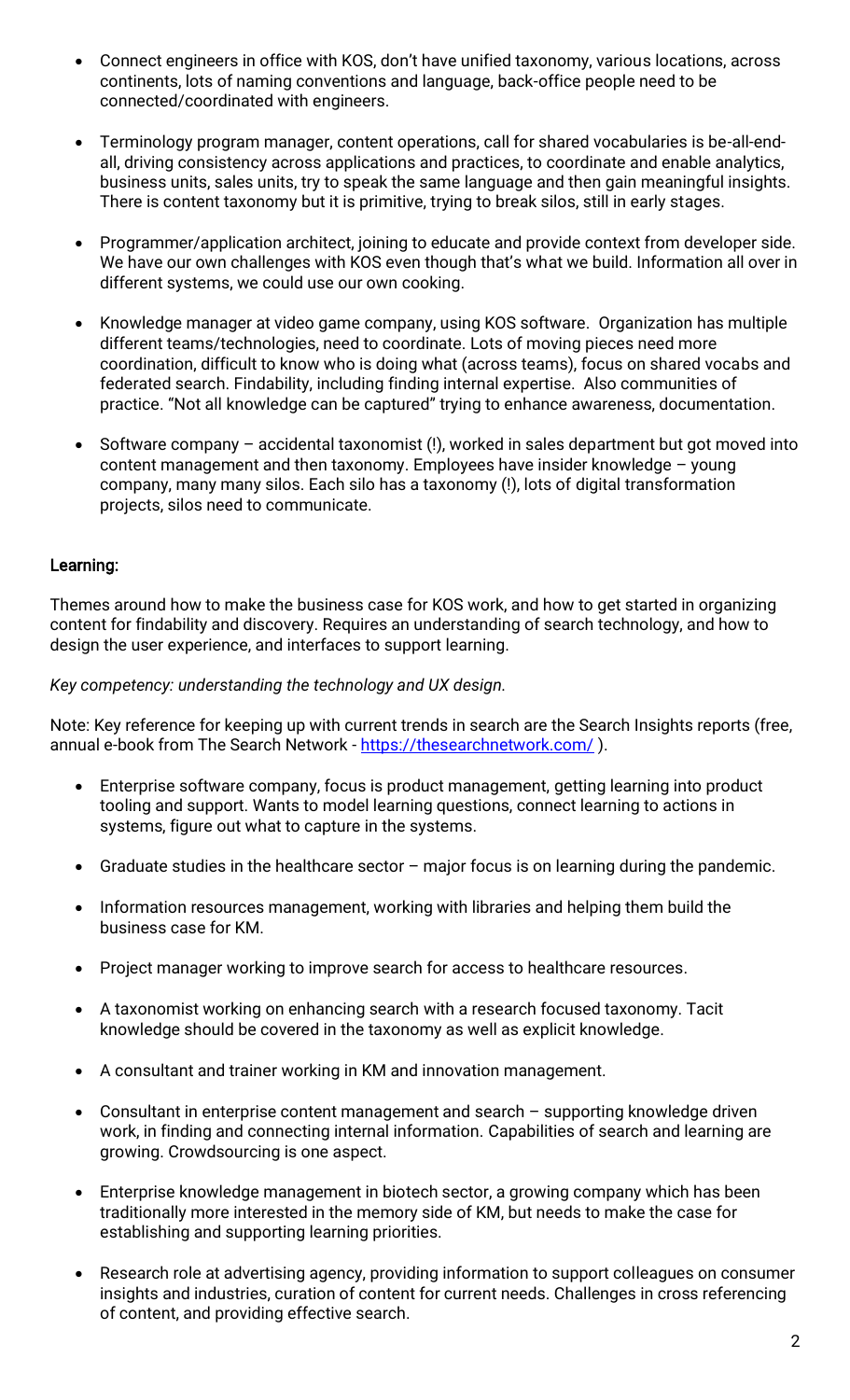# Memory:

Themes around (a) classic records/document management needs, organizing records for access and preservation, and (b) knowledge domain modelling (schemas, ontologies, knowledge graphs, data models) to give access to those collections. Some discussion of machine learning and personalization.

On personalization, the general discussion talked about managing the balance between personspecific personalization (individual, may favour unique perspectives), context-sensitive presentations of a KOS (e.g. country, function, role), and the back of house common KOS which sits as a common backbone, and from which the context-sensitive views are drawn.

Barbie: I differentiate customization (in terms of content + scope) from personalization (how I like to view my results, get my feeds, etc.)

Isabelle: Taxonomy vs folksonomy?

Robert: Personalization and collaboration are not in conflict. There are fundamental ways in which local contexts have to be respected – e.g. data residency, personalized security, access rights etc.

*Key competency: knowledge domain modelling.*

- Consultant using taxonomy across multiple apps and platforms, such as document management systems, records management systems, Intranet, etc. Doing PoCs for a knowledge graph to use the unstructured knowledge in all those sources and mash it up with data, to be able to produce lessons/ best practices from existing knowledge for economists working on new knowledge. To be able to ask discovery questions about the existing collection to find content that informs decisions on new work.
- Using taxonomy to organize streaming video for a specialized community, personalized feeds/ newsletters based on their interests. Main concern is findability. Using transcripts to do much of the heavy lifting. Need a good knowledge framework to organize video against. "Memory" doesn't really match the intent because the content is very current and time sensitive, but the knowledgebase focus fits.
- Taxonomist for a health search startup, providing AI-assisted search solutions to key health resources for both patients and care teams. Goal is to describe the health system elements, the actors and resources. Using an ontology to describe relationship between entities, which is used in training/ machine learning models. Another goal is interoperability between systems, and between structured and unstructured content.
- Records management use case, making records discoverable for compliance and litigation purposes – primarily a risk management business value.
- Ontologist for the knowledge domain of digitized books, being able to extract structured insights and statistics from unstructured content.

*Notes compiled by Bob Kasenchak, Ahren Lehnert, Stephanie Lemieux, Patrick Lambe.*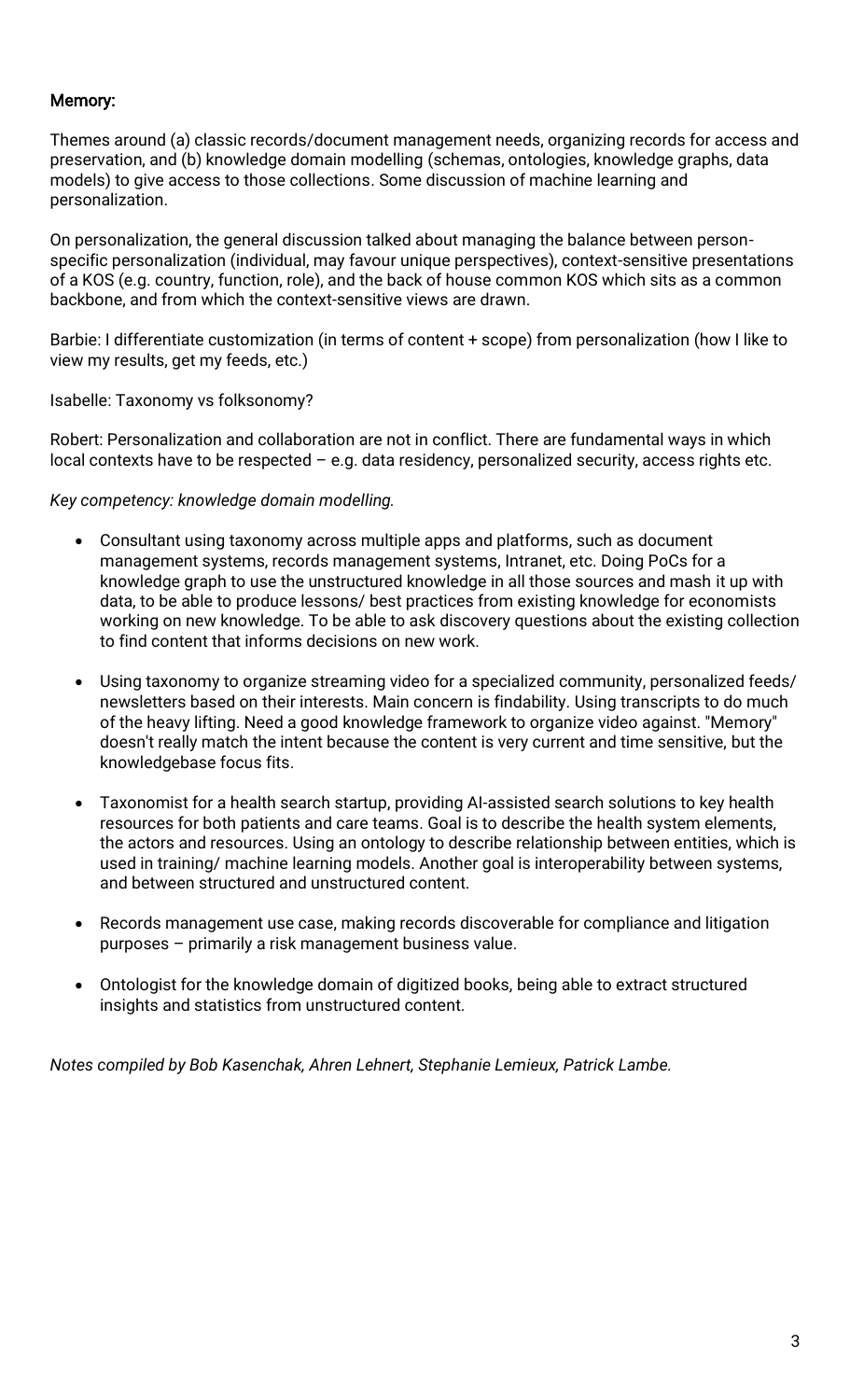### Roundtable Series: The Business Value of Knowledge Organization Systems

#### Session 2 Notes – 29 April 2022

Patrick introduced the session by reminding participants of the three main areas of business value discussed in Session 1:

- KOS work to address Coordination issues supporting information flows, breaking down siloes, keeping functions aligned – discussions highlighted a critical competency of user, business and function analysis.
- KOS work to address Organisation Learning issues supporting the ability to take in and integrate new knowledge from outside, with knowledge inside the organisation – discussions highlighted a critical competency of understanding search and discovery technologies, and UX/UI design.
- KOS work to address Organisation Memory issues supporting recordkeeping and creation/ maintenance of knowledge bases – discussion highlighted the competencies around domain analysis and content analysis.

Session 2 is based on the assumption that in order to deliver sustainable business value, the organisatiopn needs to buiold and maintain sustained capabailities. We issued a survey end of March with a capabilities framework originally piloted in 2015 by Matt Moore and Patrick Lambe for the Innovations in Knowledge organisation Conference. Patrick introduced the preliminary high level results based on the 27 responses submitted so far (see session slides). Then we split into break outs to discuss the implications of the survey, and what capabilities are most important for organisations right now.

Ahren Lehnert commenting on the Survey:

I'm very curious to see who is using blockchain and for what. Or, if not being used today, do you have plans to and for what purpose? Looking forward to the breakout discussions!

#### Notes from Breakouts:

#### *Competencies around communications:*

Technology issues are challenging. It is not simply a matter of understanding the technology, but of being able to explain it to business stakeholders. A lot of business users simply take the technology for granted, they do not appreciate what it takes to get the technology to deliver results. And it is very hard for us to communicate this to stakeholders.

It is also challenging to be able to communicate what KOS systems do and how they do it. There are some online educational materials and conferences, e.g. about knowledge graphs, but they can either be very simplistic, or too specialised. There is little support for being able to explain them to the business and why they matter.

#### *Magical thinking:*

Less mature organisations simply think they can buy the tool and think there are simple recipes for how to get it to "magically" deliver results. They often buy the tools before they really understand what functionality they need and what kind of design they need.

The "cult" of Agile (without a proper understanding of its fundamentals) is another form of magical thinking. Believing that structure and order will somehow emerge from following Agile processes and terminology and without any guiding architecture, scaffolding or vision. This also has political impact - leaders who voice scepticism about Agile can have their positions undermined because they are "not Agile-friendly".

#### *Technology first, design second:*

It is very challenging to try to build a fit for purpose taxonomy into an existing tool, when there has been no research into the tasks and activities the tool and the taxonomy are meant to support. The principle should be that technology is meant to support the work, but organisations often take a "tools first" approach.

The pandemic has created two sorts of pressures. On the one hand, employees have been isolated from physical records and have to rely on uploading digital documents and records on their own collections of documents have become very disorganised without central governance or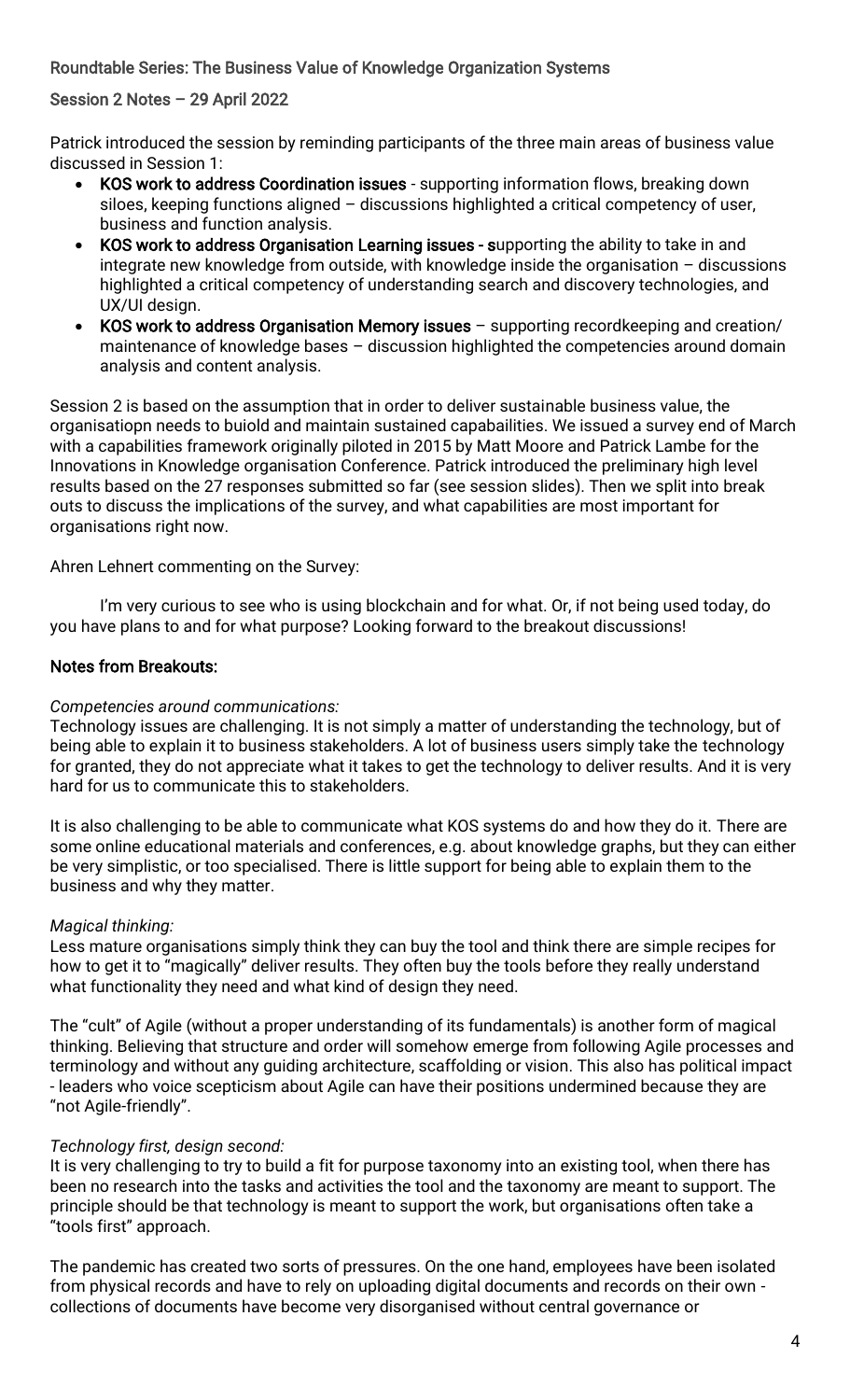coordination, especially where there are cost cuts and staff shortages following the pandemic, and if the online platforms are not very sophisticated. On the other hand, a number of organisations have rushed into online platforms such as M365, without any real thinking, architecture or governance, just so that they can continue functioning. Now they are belatedly trying to catch up with compliance, regulatory and risk issues arising from poor records governance. This also creates pressures, trying to manage current workloads, retrospectively organise platforms, with tools that may not be fit for purpose.

#### *The big picture - architecture, governance and change management:*

In terms of large scale KOS implementation, e.g. an enterprise ontology, it is not just a matter of having the main KOS, it also needs to be linked to an enterprise architecture so that it works within the infrastructure that exists, and it needs to be capable of being contextualised or customised to specific user contexts. It can be challenging to coordinate this balance, especially as a lot of KOS/KM professionals may only work in the KOS space and may not be closely involved in technology implementations. There is an increasing need for governance here.

Many KOS initiatives start as projects and then as they start to show value and further promise, they need to be turned into long term, sustainable capabilities. Managing this transition from a welldefined project to a deeply embedded infrastructural capability can be challenging, as several of the prior points illustrate.

As we saw, organisations are often led by the technology, and KOS professionals need to play catch up - i.e. to figure out how to implement their KOS' within the infrastructure they have inherited, or are having imposed on them.

There are a lot of emerging technologies impacting the KOS space, including block chain, AI/ML, but there is a disconnect between what is available and is being sold (and bought) and the competencies to deploy them effectively - in terms of management decisions, understanding the governance implications and requirements, and how KOS' can deliver value to users through them. This also elevates the importance of change management as an essential part of KOS professional competencies.

*Notes compiled by Patrick Lambe*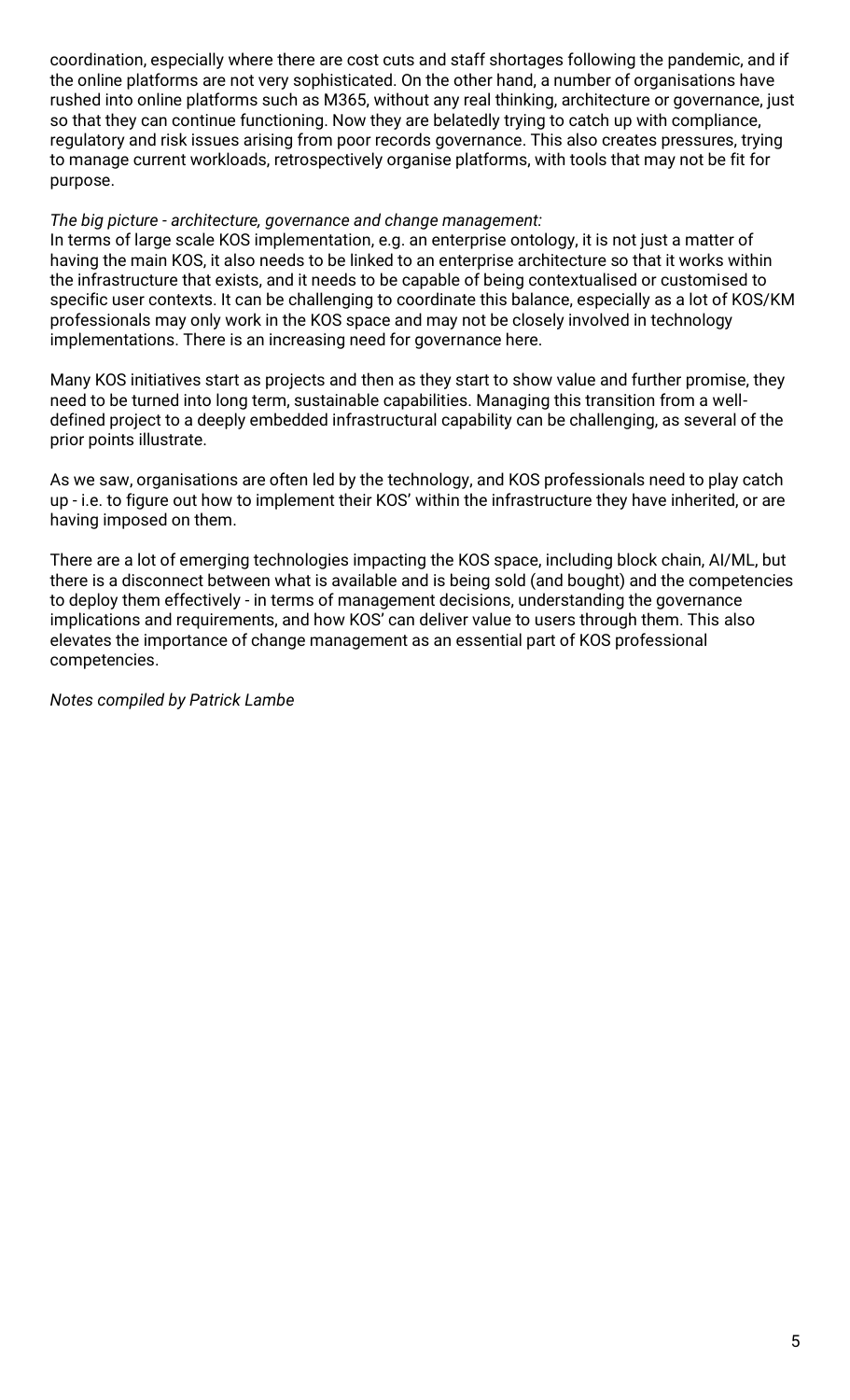Roundtable Series: The Business Value of Knowledge Organization Systems

## Session 3 Notes – 26 May 2022

Patrick introduced the session by reminding participants of the three main areas of business value discussed in Sessions 1 and 2:

- KOS work to address Coordination issues supporting information flows, breaking down siloes, keeping functions aligned – discussions highlighted a critical competency of user, business and function analysis.
- KOS work to address Organisation Learning issues supporting the ability to take in and integrate new knowledge from outside, with knowledge inside the organisation – discussions highlighted a critical competency of understanding search and discovery technologies, and UX/UI design.
- KOS work to address Organisation Memory issues supporting recordkeeping and creation/ maintenance of knowledge bases – discussion highlighted the competencies around domain analysis and content analysis.

Session 2 was based on the assumption that in order to deliver sustainable business value, the organisation needs to build and maintain sustained capabilities. We issued a survey end of March with a capabilities framework originally piloted in 2015 by Matt Moore and Patrick Lambe for the Innovations in Knowledge Organisation Conference. Patrick introduced the preliminary high level results based on the 27 responses submitted so far (see session slides). Then we split into break outs to discuss the implications of the survey, and what capabilities are most important for organisations right now.

The themes that emerged from the session 2 discussion were:

- The need to build competencies around communicating the value of KOS, as well as educatinh stakeholders on what is involved in effective KOS work.
- The tendency of organizations to be led by inherited technology, or to make technology commitments before the KOS design needs are understood – KOS work is more effective when the design against needs drives the technology decisions, but in practice this sequence is often reversed.
- Executives tend to have a very superficial view of what technology can do  $-$  a form of "magical" thinking" and often do not understand the work and resoyrces needed to get good results form their technology.
- There is also a superficial approach to Agile, which has resulted in a lack of strategic vision and careful roadmap planning.
- KOS work requires the ability to manage the big pitcture of the enterprise architecture view, but also to zoom down into customisation decisions that are appropriate to specific working contexts. It is essential to be able to manage both macro and micro views in order to be able to retain buy-in throughout the organisation, at strategic and operational levels.
- We also noted the need to think about and address the culture of the organization. Diane Alexander referenced a LinkedIn article she had posted - "Leaving business culture to emerge organically and uncontrolled is a significant business risk."

https://www.linkedin.com/pulse/engineering-your-culture-diane-alexander-pmp-ssbb/

Session 3 comprised a number of anecdotes from the panellists' KOS development experience, showing both success factors and failure factors in building and sustaining KOS capabilitiesa to deliver business value.

## Notes from panellist anecdotes:

## *Bob Kasenchak, Factor:*

The Good

- Internal client advocate to drive project success with budget, buy-in
- Information maturity sufficient to implement taxonomy/KM
- Able to demonstrate value (which can be tricky!) to stakeholders

## The Bad

- Well-intentioned but underprepared to implement taxonomies, integrate systems
- Insufficient internal buy-in, resources
- Beautiful taxonomies shelved for "later" and not implemented (so cannot show value!)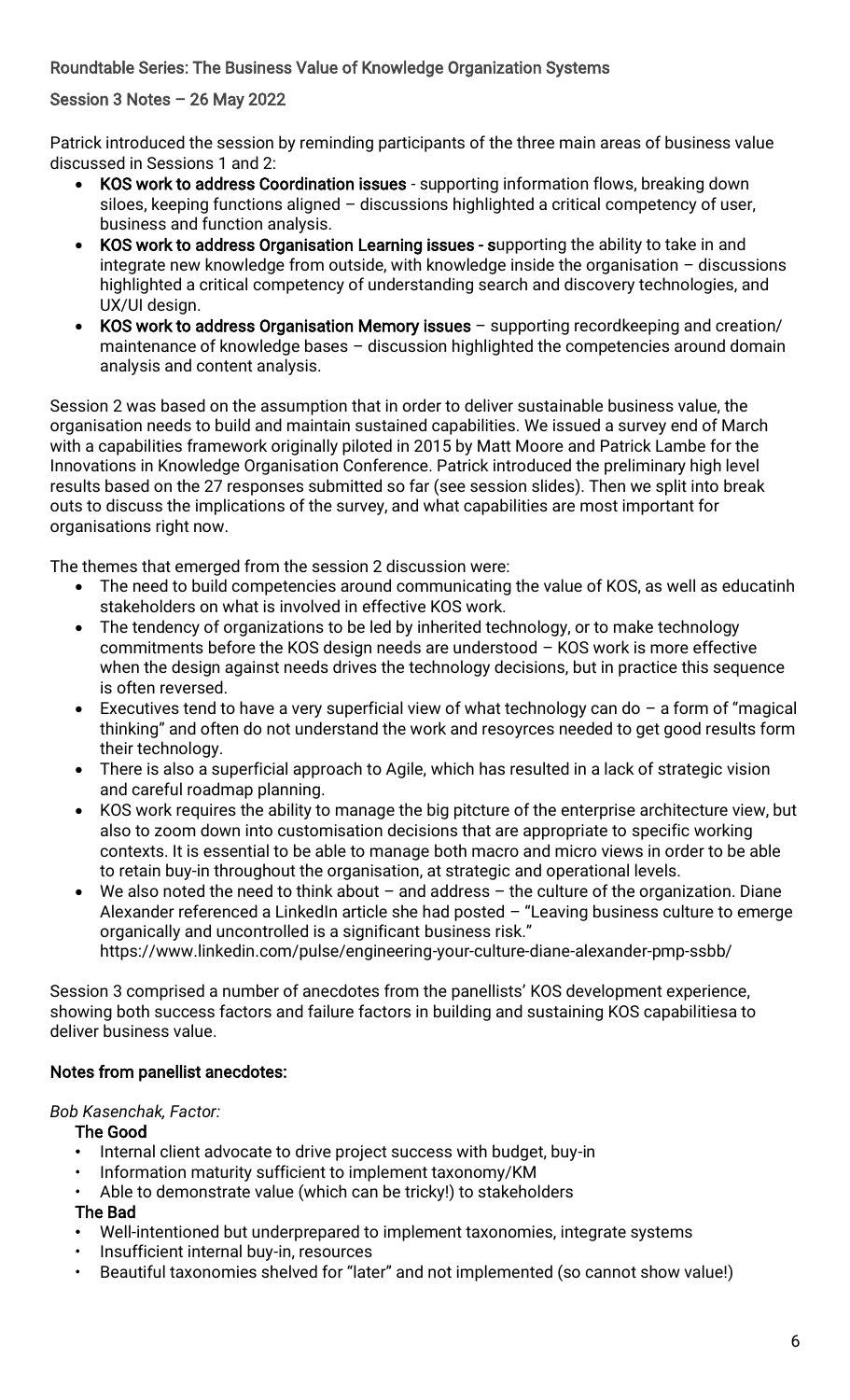The success story was a medical publisher - had internal person who understood the need for taxonomies, brought in resources and technology and got them implemented and showing value. The key success factor was having an internal advocate – who understood the need for taxonomies, resources behind them, and knew how to communicate this need to the business leads, including the need for governance, the work required to get buy-in, systametic approach with a roadmap, starting small, showing value, and then scaling, knowing how to integrate resources, and run demonstration projects to show value, gradually build up credibility and buy-in.

This is in contrast to organisations that leave the work up to the external consultants  $-$  they can bring expertise, but they don't have the internal connections to drive the organizational levers.

A common feature of less successful projects is where the organizations weren't really ready to deal with the project – they believed their task was simply to build the taxonomy and then everything would be fine, not understanding the need for governance, system integration, showing value, etc. They may have had an internal taxonomist, but didn't have the maturity of vision to see how the taxonomy has to work its way into the systems and get deployed, and they didn't know how to harness the stakeholders and build up buy-in. They may end up with a great taxonomy, but it's not carried through – they put the taxonomy cart before the implementation horse.

### *Ahren Lehnert, Synaptica:*

#### The Good

- Executive buy-in for knowledge management and the supporting people, processes, and technologies
- Developed roles and processes independent of technology platforms

#### The Bad

- Disruptions in continuity (people, technology, budget) endangers the program
- Change management around platform and process adoption, particularly across business units

#### The Ugly

- Consultants made the program operation dependent on them (the dinner guests won't leave)
- Abrupt industry or market changes force layoffs and "unnecessary" programs are gutted

A key success factor in Ahren's experience, both as an internal taxonomist, and an external service provider, has been executive buy-in – which is not just lip service, but where the person driving is a campaigner - winning hearts, minds and dollars for what's needed to deliver the business value. Grass roots development works best, where the leader knows the organization inside and out, is a good campaigner, understands the value, and has the reputation and clout to get things done – for example, where he/she has the ear of the CEO. They may not know KOS woprk in detail, but they understand it enough to be able to hire the right people – whether they be consultants or full time employees.

A second major succes factor has been where the KOS activities are baked into the work processes, this involves a lot of change management and communications work, i.e. getting the internal comms team involved.

A third major success factor has been to develop the KOS and governance, roles and processes independent of the platforms and technologies as far as possible, so that the KOS work has contiunuity across technology transitions.

Challenges have arisen where there is a strong champion, but where that person moves on or up. It is essential to provide for succession planning, with somebody who has the capabilities to continue the same level of work and commitment.

Continuity issues can also arise when there are budget cuts mid-project – you may have great metadata and taxonomies, but the platforms they are deployed on get unplugged or discontinued. How do we bullet proof our work against technology change?

Another challenge can arise in the selection of pilots and proof of concept projects – a POC may work for one group but it doesn't scale, because the other groups think their requirements are different. Selection of pilots or demonstration projects shouyld always have scalability in mind as a factor.

An "ugly" risk factor can be where consultants can make the whole operation dependent on them they set things up so that they are the only ones capable of running the system. This can become ugly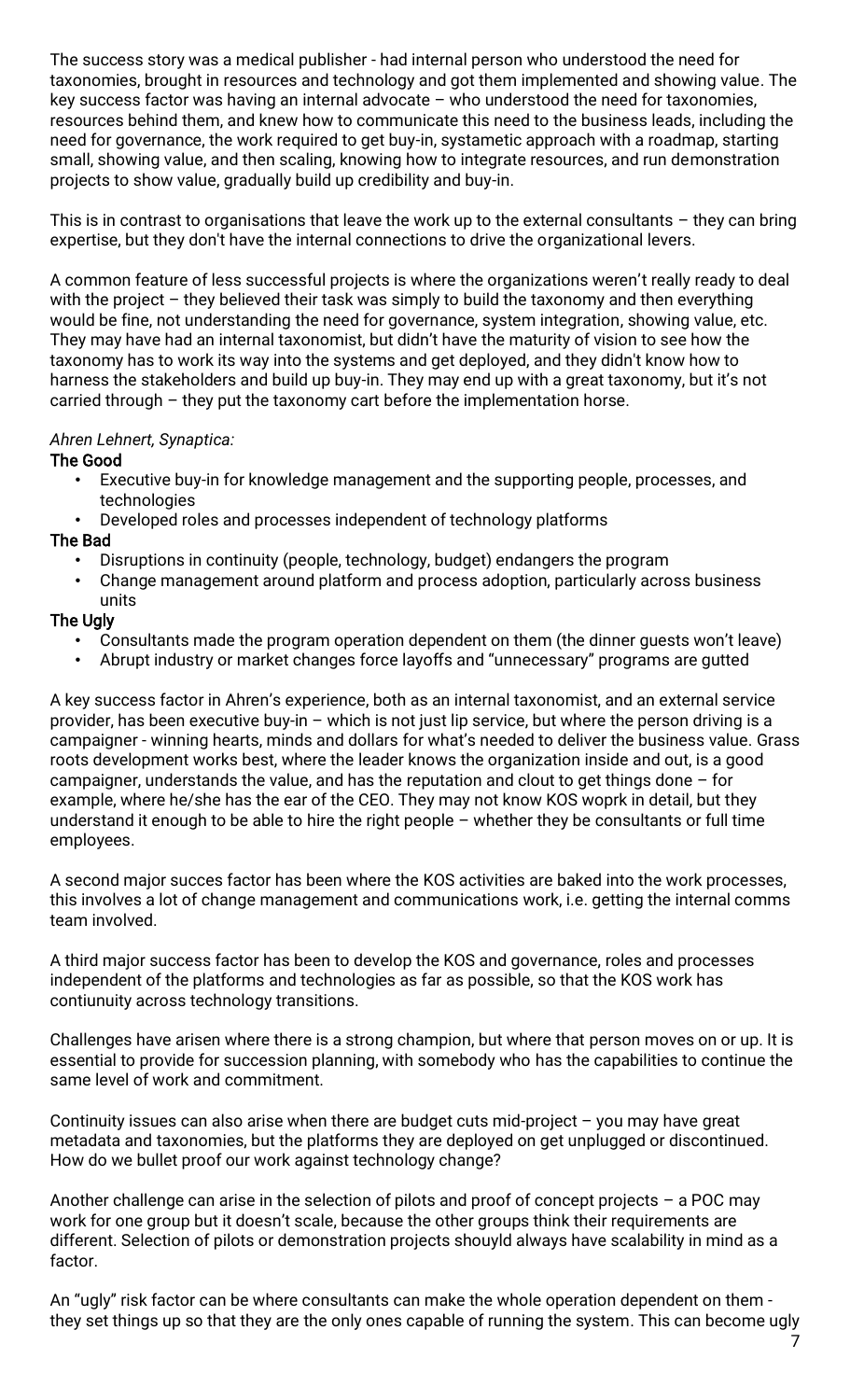if they have to be forced out. So handover and succession needs to be baked into any consulting relationship.

# *Michele Ann Jenkins, Dovecot:*

## The Good

- Invested in technology and resources to support advanced knowledge graphs
- Robust taxonomies aligned internal language and created consistent definitions of what was what
- Create a single source of truth for critical company information with documented governance
- The Bad
	- Model & technology ended up being too complex for (still siloed) business units to make use of, ended up having to back track and 'flatten' things for easier use across the organization
	- Continued to have issues with socializing the taxonomies so ad hoc vocabularies were still popping up (which then had to be aligned)
	- Some systems were seen as too complex and mission critical to touch, so lots of mappings and "glueware" were needed

Michele's experience reinforced Bob's and Ahren's points about the importance of internal advbocates – organizations can do a great job investing in technology and resources, but it is very hard to drive change from an external consulting position.

Doing change management at a distance is very hard  $-$  it is essential to have internal buy in and a strong, well-networked champion.

Knowing where to pitch the project to show results is also important. In one organization, they hired taxonomists, ontologists, created a team, procured the right enterprise tools started working systematically through the organisation, aligning and harmonizing vocabularies to create a single source of truth, with well documented governance processes and roles. But though they did engage with stakeholders, and consult them along the way, the KOS frameworks were too advanced and complex for what turned out to be a very fragmented, siloed organization. The culture had a tendency to create one-off systems not connected to anything else, and they didn't see how they could call on a single source of truth, nor did they really understand how they could exploit the central KOS work – the cognitive overhead in figuring it out was too high.

In the end, the team had to radically simplify and "flatten" the beautiful multi-dimensional graph, just so that it could be used in these disparate systems. And the culture was still producing these one-off vocabularies, so the KOS team felt like it was a game of Whack-A-Mole, where they would solve one fragmentation problem by aligning it, and then two more would pop up. The culture was like this because the organization was very fragmented and decentralized, and although this projec had buy-in and resources, it was not front and centre of everybody's agenda, it was off at the side. And the work product was complex and sophisticated, so the immediate value was not easily visible.

## *Patrick Lambe, Straits Knowledge:*

## The Good

- Recognition of the need for governance to scale up on digital transformation initiatives
- Strong leadership support for findings of knowledge audit and taxonomy needs analysis, and design approach
- Project covers both design and implementation with "horizontal" and "vertical" implementation pilots
- "Project" status is structured and systematized into a new department with new staff recruitment

## The Bad

- Leadership transition new leadership have their own agenda, budgets and resources diverted
- Lack of support for the existing platform where the pilots are being conducted  $-$  over ambitious approach to a completely new platform development
- Mental model "search" not "taxonomy"
- Lack of commitment to taking over the taxonomy management

## The Recovery

- The "see it through" the pilots approach pays off in strong operational support for the new architecture
- The larger platform ambitions are slow to show results, the positive taxonomy pilot results are used to maintain support

These insights were from a single major project with a large and complex government agency  $-$  also, like Michele's example, fragmented, performing many different specialised tasks, and where the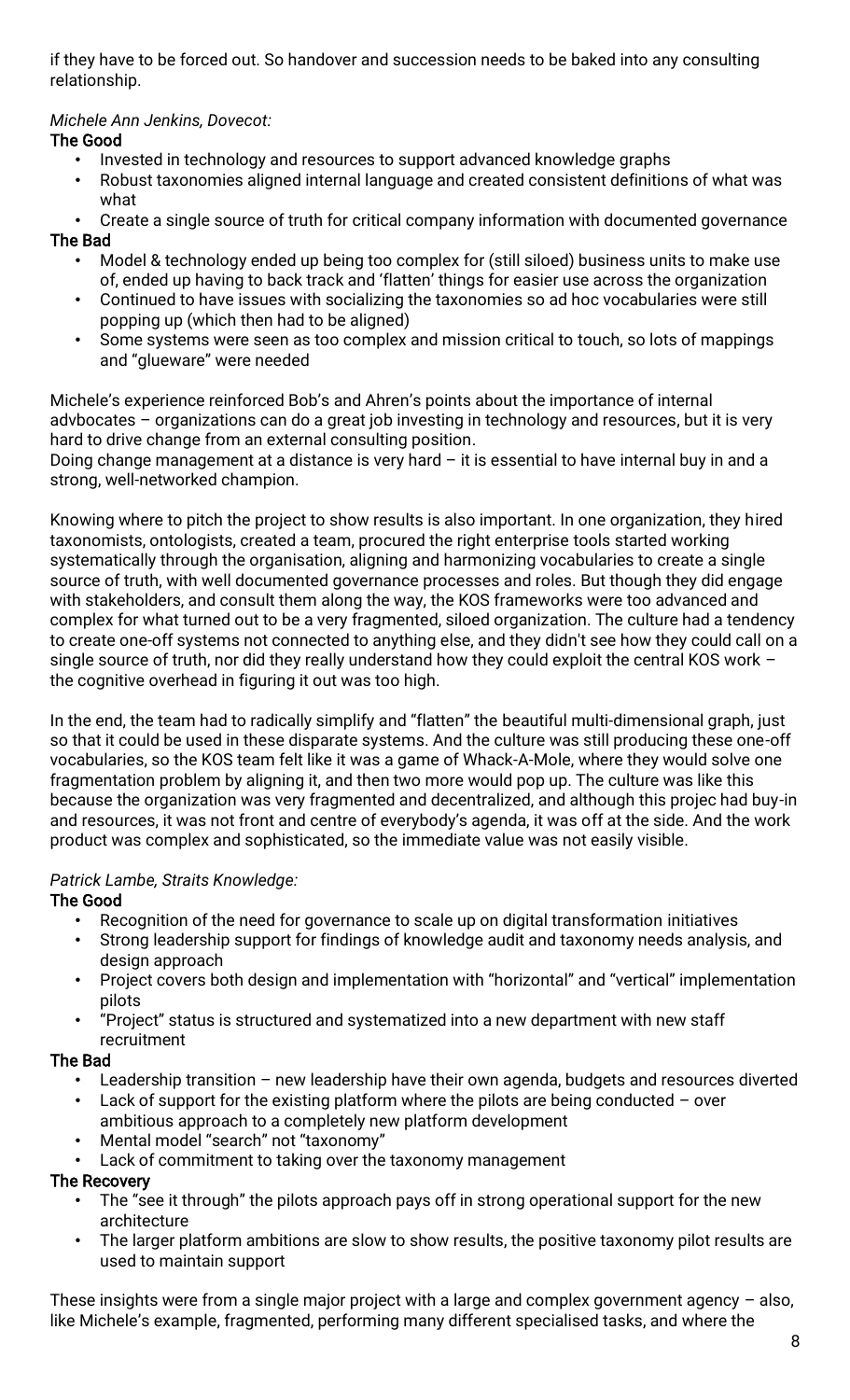culture was to create a platform for every major problem encountered, whether there were overlaps or conflicts or not. So there would be multiple competing vocabularies and systems.

Their realizartion that they needed a more systematic and coordinated approach came with a series of digital transformation initiatives, where they realised that every time they had a good initiative, they were failing to make it scale, because they didn't have enterprise level governance and standardization. Thet was the prompt for the taxonomy project, and it had good leadership buy in. They had a clear sense of what KOS could do for the organization. The preliminary knowledge audit and needs analysis was so successful in generating a clear acrtion plan, that they migrated what was a project into a department with staff dedicated to achieving results – results defined in helping the staff to perform the core work of the organization more effectively.

Hence, the KOS work included two implementation pilots: a horizontal pilot (different functions from across organization working on a common activity); a vertical pilot (where different groups worked to harmonize their practices within one specialized function of the organization). The pilots were meant to demonstrate whether they could they create a consistent approach (vocabularies, templates, etc.) to common activities, whether organization wide or within a specializedzed vertical, all coming off the same enterprise taxonomy?

A continuity challenge arose mid-project. In the transition from project to department, they lost their champion (and their continuity of understanding and support). The new leadership had different priorities, and wanted to focus their resources in a new, technology-led direction; didn't appreciate or understand the value of KOS. So while the KOS project continues as it was already committed, it lost active management support, guidance, and buy-in.

While the project had provided for capability transfer to the internal team, this lack of support meant that internal resources were not allocated to the capability transfer in a timely way. Organizations can become dependent on consultants if they don't develop or hire the internal resources they need – this is important.

However this project began to recover some credibility, because despite the setbacks, the team worked very closely with the pilot participants in the operations, and worked hard to show real operational value for the key functions being supported. This produced a lot of ground level support from the stakeholder departments. Meanwhile the technology-led new direction was very slow to show results, so the KOS pilot became the poster child for maintaining leadership support for the new department.

In this case, despite the loss of continuity and stroing leadership support, the persistence of the team in working the pjects through to show operational value, did pay off because the value was there, and the participating departments wanted the outcome to be stabilised the supported.

#### *Discussion*:

Diane: It is really important to be able to source training for executives, change managers, architects, etc so they have an awareness of what's going on, how the technology works, and what's involved in KOS work.

Bill: Implementation is absolutely key - working the KOS system into real operational value in real systems. In fact, "change management" should really just be thorough implementation.

Ahren: In my anecdotes, the change management came first and paved the way for selecting and purchasing the technologies. They believed in the goal and then could agree on how to get there.

Michele: No one likes it when I say this, but the technology is the easy part  $(-)$  - it is people and process that present the greatest challenges!

Diane: Desired culture change has to be designed, it doesn't just happen - has to be embedded into processes, and routines and governance.

#### Ahren: Culture is behavior and habits

Michele: It is important to acknowledge how hard change is, and how much effort and patient support it takes. Most people don't want to learn "a better way" they just "want to get my work done".